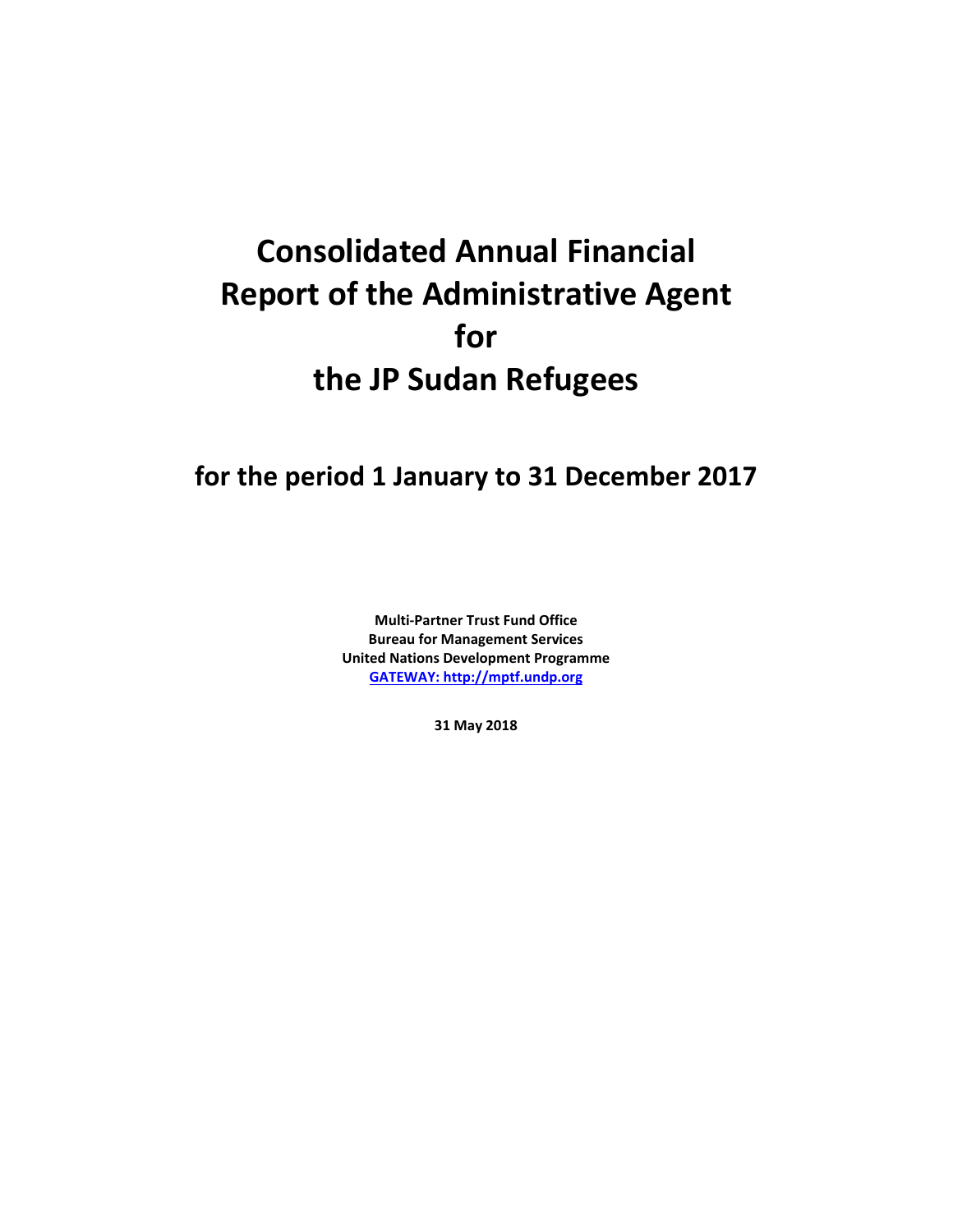# **PARTICIPATING ORGANIZATIONS CONTRIBUTORS**



United Nations Development Programme



# Government of Netherlands



UN High Commissioner for Refugee



Government of Norway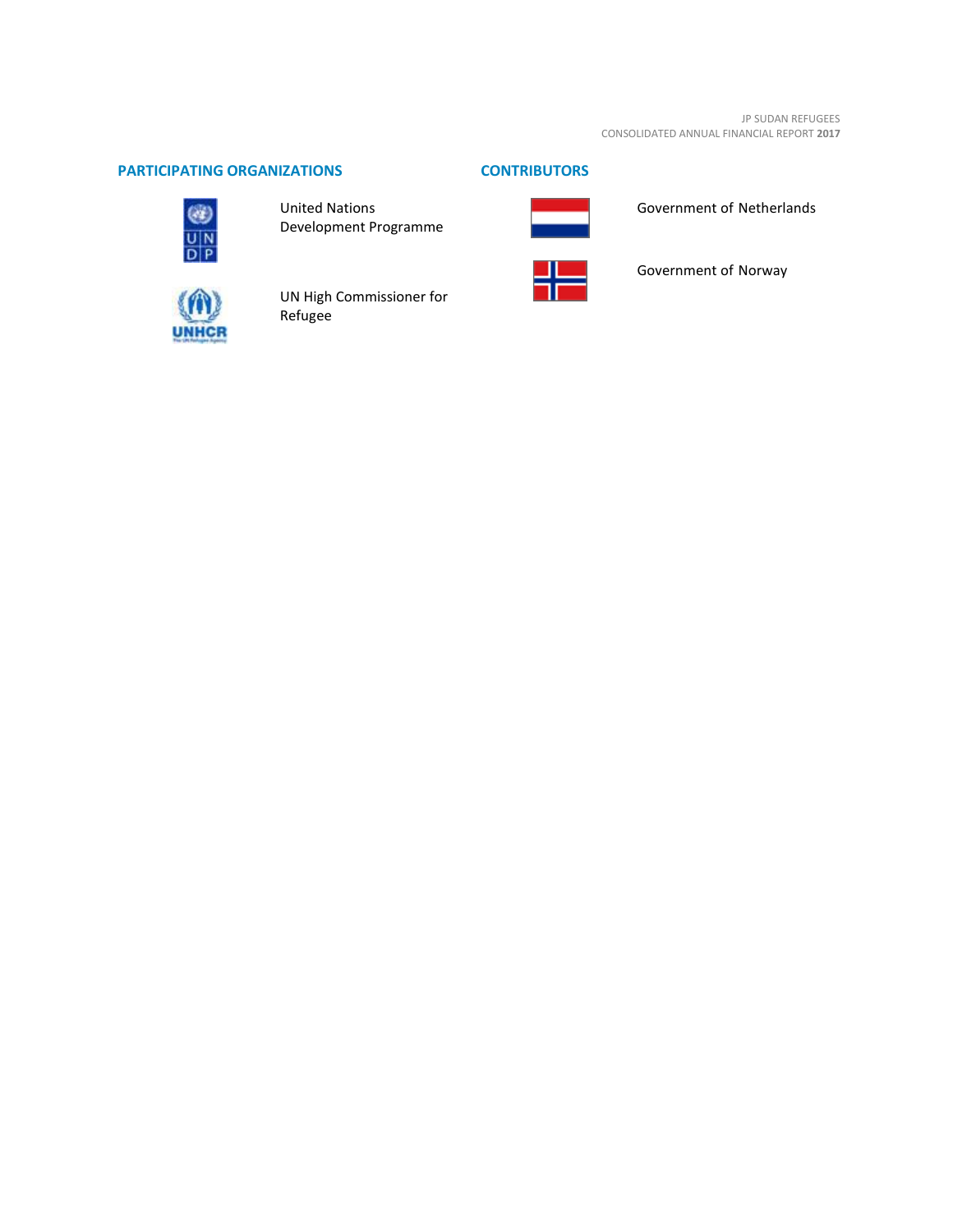### **DEFINITIONS**

#### **Allocation**

Amount approved by the Steering Committee for a project/programme.

#### **Approved Project/Programme**

A project/programme including budget, etc., that is approved by the Steering Committee for fund allocation purposes.

#### **Contributor Commitment**

Amount(s) committed by a donor to a Fund in a signed Standard Administrative Arrangement with the UNDP Multi-Partner Trust Fund Office (MPTF Office), in its capacity as the Administrative Agent. A commitment may be paid or pending payment.

#### **Contributor Deposit**

Cash deposit received by the MPTF Office for the Fund from a contributor in accordance with a signed Standard Administrative Arrangement.

#### **Delivery Rate**

The percentage of funds that have been utilized, calculated by comparing expenditures reported by a Participating Organization against the 'net funded amount'.

#### **Indirect Support Costs**

A general cost that cannot be directly related to any particular programme or activity of the Participating Organizations. UNDG policy establishes a fixed indirect cost rate of 7% of programmable costs.

#### **Net Funded Amount**

Amount transferred to a Participating Organization less any refunds transferred back to the MPTF Office by a Participating Organization.

#### **Participating Organization**

A UN Organization or other inter-governmental Organization that is an implementing partner in a Fund, as represented by signing a Memorandum of Understanding (MOU) with the MPTF Office for a particular Fund.

#### **Project Expenditure**

The sum of expenses and/or expenditure reported by all Participating Organizations for a Fund irrespective of which basis of accounting each Participating Organization follows for donor reporting.

#### **Project Financial Closure**

A project or programme is considered financially closed when all financial obligations of an operationally completed project or programme have been settled, and no further financial charges may be incurred.

#### **Project Operational Closure**

A project or programme is considered operationally closed when all programmatic activities for which Participating Organization(s) received funding have been completed.

#### **Project Start Date**

Date of transfer of first instalment from the MPTF Office to the Participating Organization.

#### **Total Approved Budget**

This represents the cumulative amount of allocations approved by the Steering Committee.

#### **US Dollar Amount**

The financial data in the report is recorded in US Dollars and due to rounding off of numbers, the totals may not add up.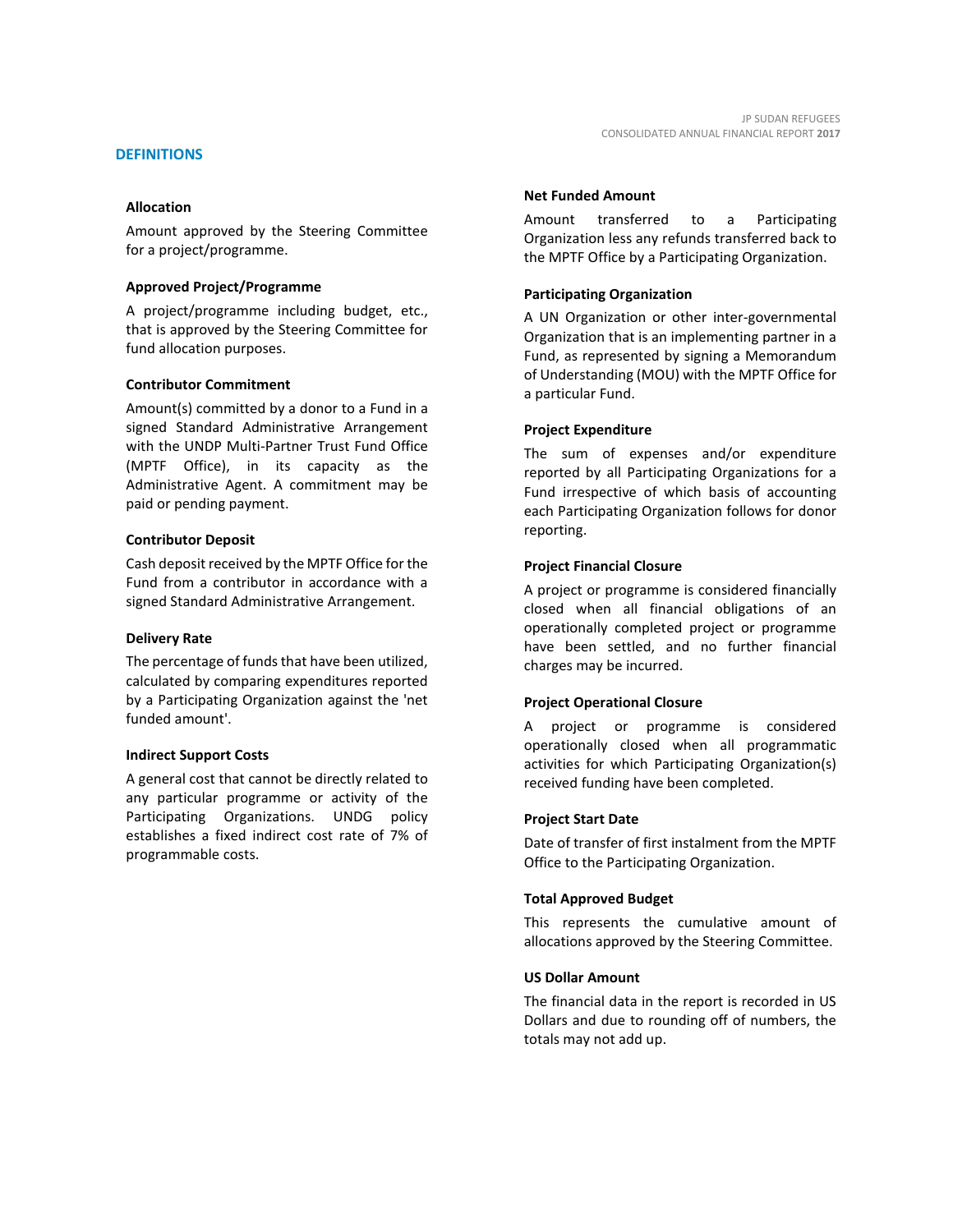#### JP SUDAN REFUGEES CONSOLIDATED ANNUAL FINANCIAL REPORT 2017

# **TABLE OF CONTENTS**

| Introduction 1 1 |  |
|------------------|--|
|                  |  |
|                  |  |
|                  |  |
|                  |  |
|                  |  |
|                  |  |
|                  |  |
|                  |  |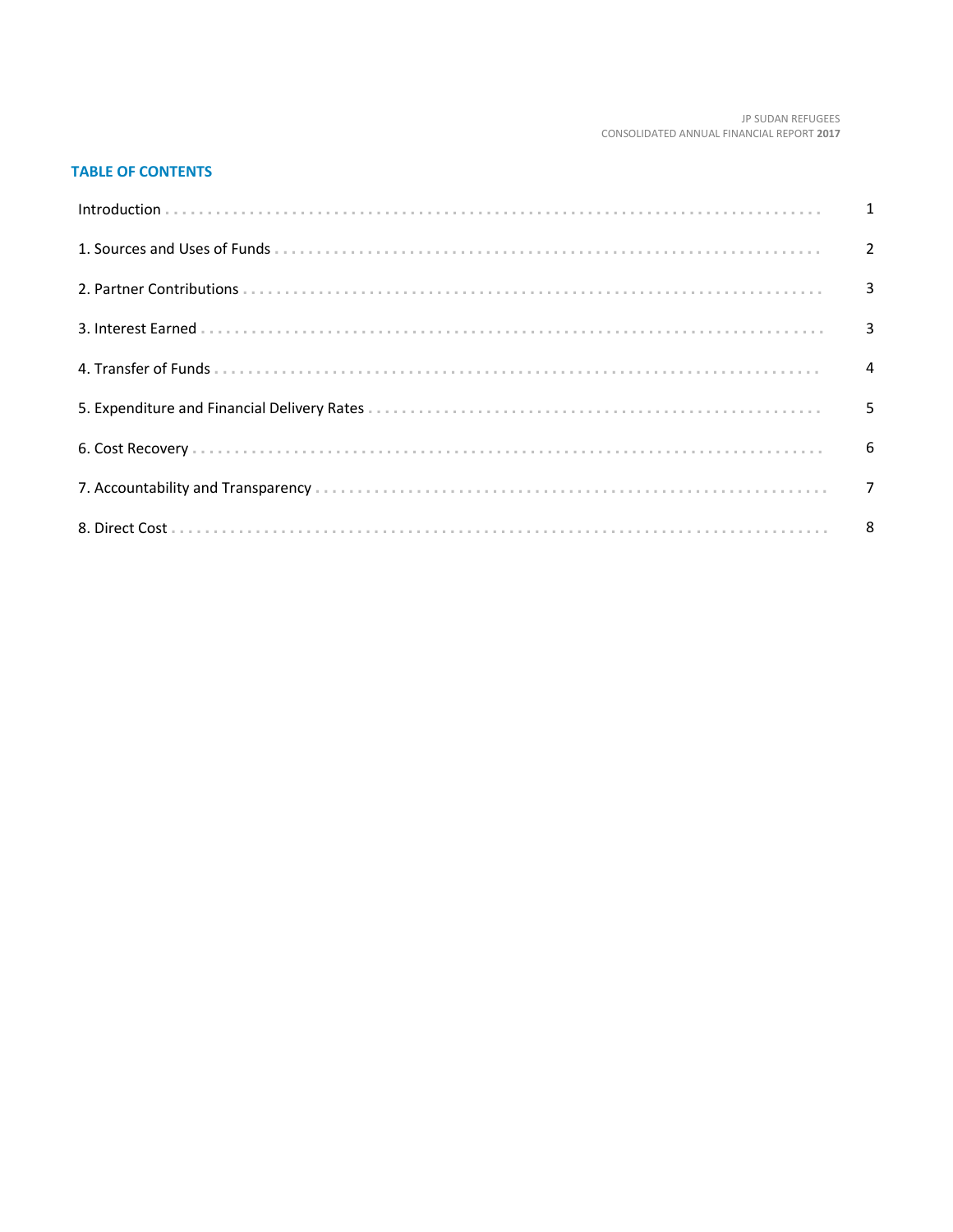#### **INTRODUCTION**

This Consolidated Annual Financial Report of the **JP Sudan Refugees** is prepared by the United Nations Development Programme (UNDP) Multi-Partner Trust Fund Office (MPTF Office) in fulfillment of its obligations as Administrative Agent, as per the terms of Reference (TOR), the Memorandum of Understanding (MOU) signed between the UNDP MPTF Office and the Participating Organizations, and the Standard Administrative Arrangement (SAA) signed with contributors.

The MPTF Office, as Administrative Agent, is responsible for concluding an MOU with Participating Organizations and SAAs with contributors. It receives, administers and

manages contributions, and disburses these funds to the Participating Organizations. The Administrative Agent prepares and submits annual consolidated financial reports, as well as regular financial statements, for transmission to contributors.

This consolidated financial report covers the period 1 January to 31 December **2017** and provides financial data on progress made in the implementation of projects of the **JP Sudan Refugees Fund**. It is posted on the MPTF Office GATEWAY [\(http://mptf.undp.org/factsheet/fund/JSD00\)](http://mptf.undp.org/factsheet/fund/JSD00).

The financial data in the report is recorded in US Dollars and due to rounding off of numbers, the totals may not add up.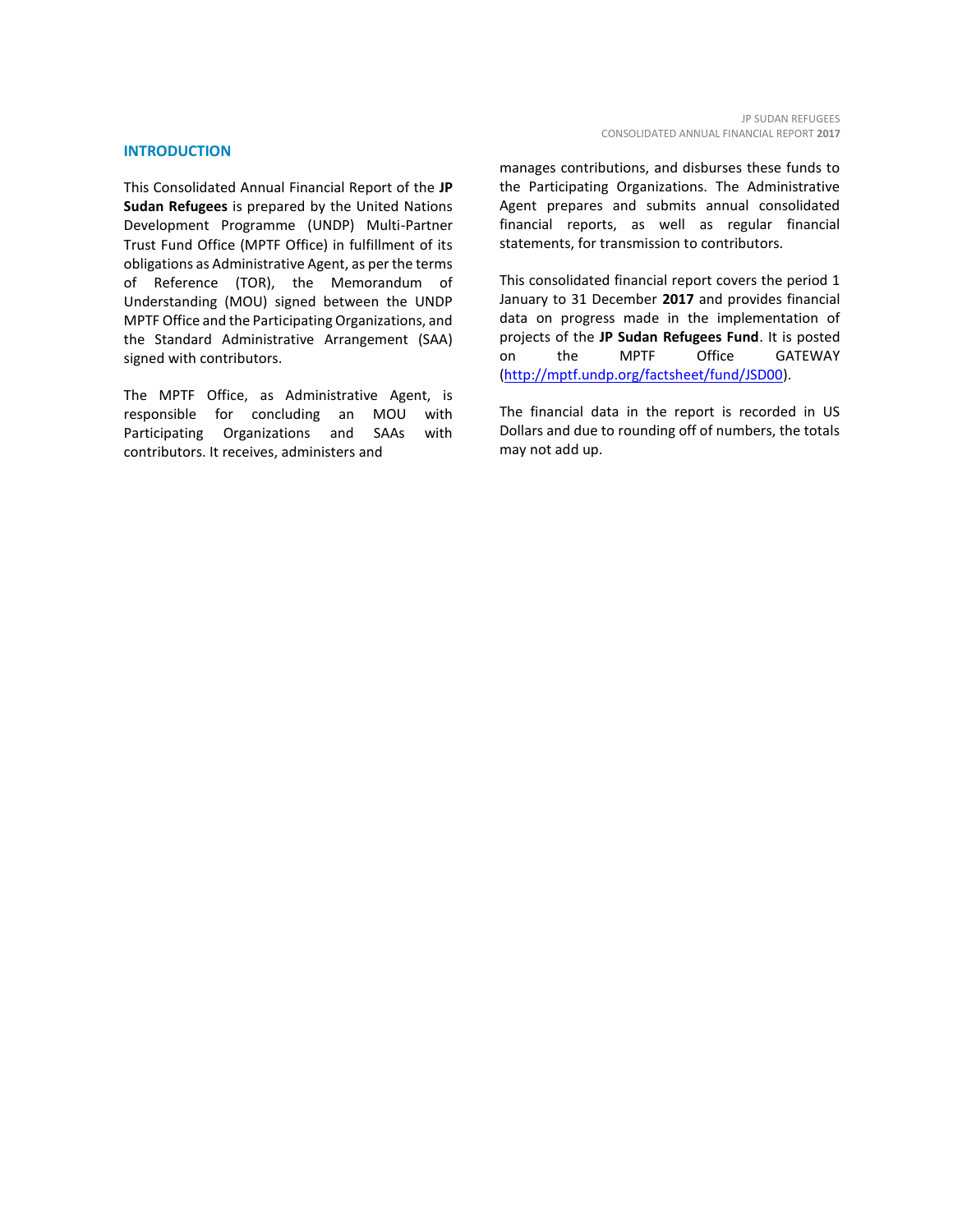#### **2017 FINANCIAL PERFORMANCE**

This chapter presents financial data and analysis of the **JP Sudan Refugees** using the pass-through funding modality as of 31 December **2017**. Financial information for this Fund is also available on the MPTF Office GATEWAY, at the following address: [http://mptf.undp.org/factsheet/fund/JSD00.](http://mptf.undp.org/factsheet/fund/JSD00)

### **1. SOURCES AND USES OF FUNDS**

As of 31 December **2017**, **2** contributors deposited US\$ **5,355,999** in contributions and US\$ **4,503** was earned in interest. Refunds to contributors were US\$ **(254,942)**

The cumulative source of funds was US\$ **5,105,560**

Of this amount, US\$ **5,051,940** has been net funded to **2** Participating Organizations, of which US\$ **5,051,855** has been reported as expenditure. The Administrative Agent fee has been charged at the approved rate of 1% on deposits and amounts to US\$ **53,560**. Table 1 provides an overview of the overall sources, uses, and balance of the **JP Sudan Refugees** as of 31 December 2017.

## **Table 1. Financial Overview, as of 31 December 2017 (in US Dollars)**

|                                                                 | Annual 2016 | Annual 2017 | <b>Cumulative</b> |
|-----------------------------------------------------------------|-------------|-------------|-------------------|
| <b>Sources of Funds</b>                                         |             |             |                   |
| Contributions from donors                                       |             |             | 5,355,999         |
| Fund Earned Interest and Investment Income                      |             |             | 4,503             |
| Interest Income received from Participating Organizations       |             |             |                   |
| Refunds by Administrative Agent to Contributors                 | (144, 634)  | (110, 308)  | (254, 942)        |
| Fund balance transferred to another MDTF                        |             |             |                   |
| Other Income                                                    |             |             |                   |
| <b>Total: Sources of Funds</b>                                  | (144, 634)  | (110, 308)  | 5,105,560         |
| <b>Use of Funds</b>                                             |             |             |                   |
| <b>Transfers to Participating Organizations</b>                 |             |             | 5,288,554         |
| Refunds received from Participating Organizations               | (204, 998)  |             | (236, 614)        |
| <b>Net Funded Amount</b>                                        | (204, 998)  |             | 5,051,940         |
| <b>Administrative Agent Fees</b>                                |             |             | 53,560            |
| Direct Costs: (Steering Committee, Secretariatetc.)             |             |             |                   |
| <b>Bank Charges</b>                                             |             |             | 60                |
| <b>Other Expenditures</b>                                       |             |             |                   |
| <b>Total: Uses of Funds</b>                                     | (204, 998)  |             | 5,105,560         |
| Change in Fund cash balance with Administrative Agent           | 60,364      | (110, 308)  |                   |
| Opening Fund balance (1 January)                                | 49,944      | 110,308     |                   |
| <b>Closing Fund balance (31 December)</b>                       | 110,308     |             |                   |
| Net Funded Amount (Includes Direct Cost)                        | (204, 998)  |             | 5,051,940         |
| Participating Organizations' Expenditure (Includes Direct Cost) | (600)       |             | 5,051,855         |
| <b>Balance of Funds with Participating Organizations</b>        |             |             | 84                |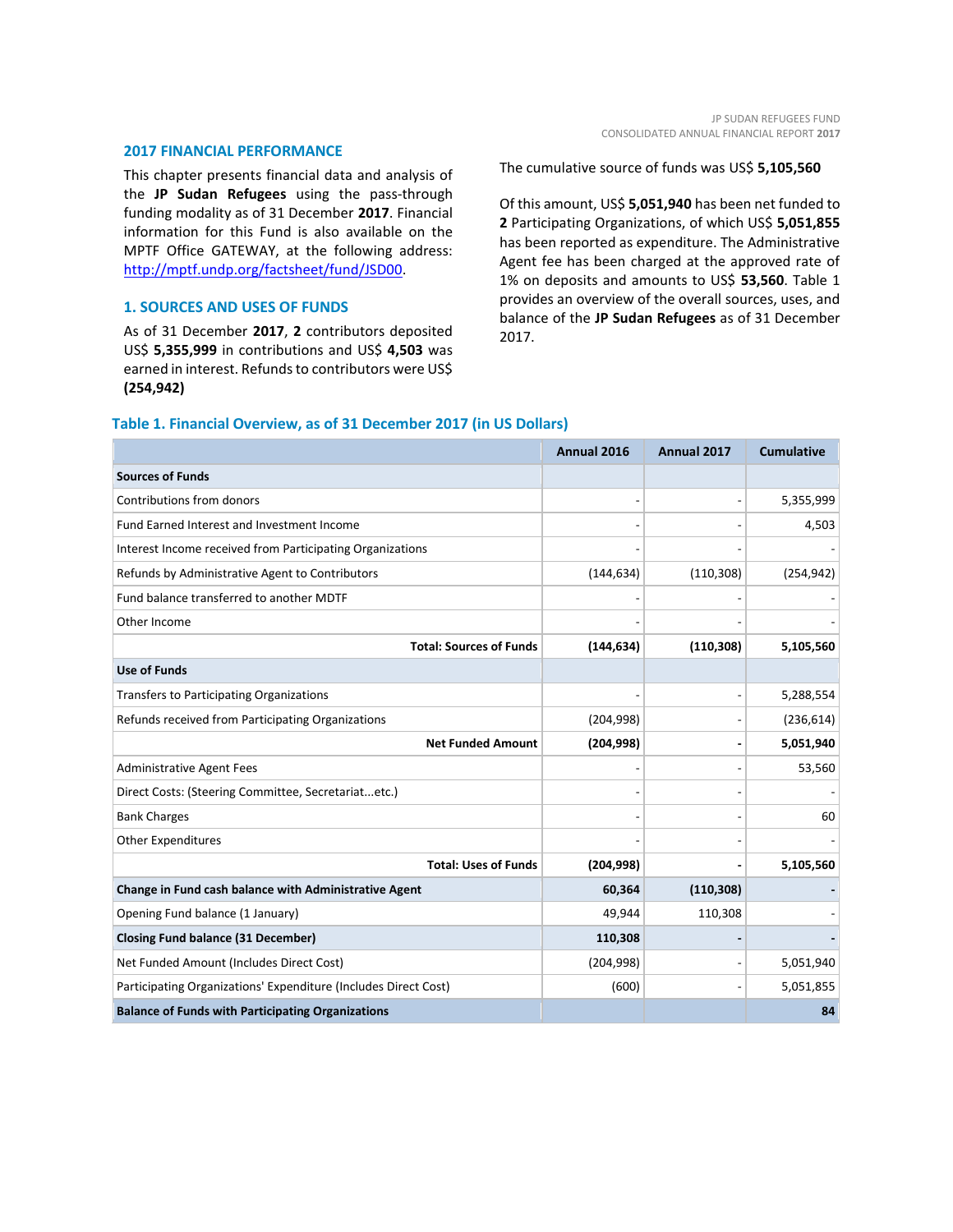#### **2. PARTNER CONTRIBUTIONS**

Table 2 provides information on cumulative contributions received from all contributors to this Fund as of 31 December **2017**.

The **JP Sudan Refugees** is currently being financed by **2** contributors, as listed in the table below.

The table below includes commitments made up to 31 December **2017** through signed Standard Administrative Agreements, and deposits made through **2017**. It does not include commitments that were made to the fund beyond **2017**.

# **Table 2. Contributors' Commitments and Deposits, as of 31 December 2017 (in US Dollars)**

| <b>Contributors</b>       | <b>Total Commitments</b> | <b>Prior Years</b><br>as of 31-Dec-2016 Deposits | <b>Current Year</b><br>Jan-Dec-2017 Deposits | <b>Total Deposits</b> |
|---------------------------|--------------------------|--------------------------------------------------|----------------------------------------------|-----------------------|
| Government of Netherlands | 3,571,400                | 3,571,400                                        | -                                            | 3,571,400             |
| Government of Norway      | 1,784,599                | 1,784,599                                        |                                              | 1,784,599             |
| <b>Grand Total</b>        | 5,355,999                | 5,355,999                                        |                                              | 5,355,999             |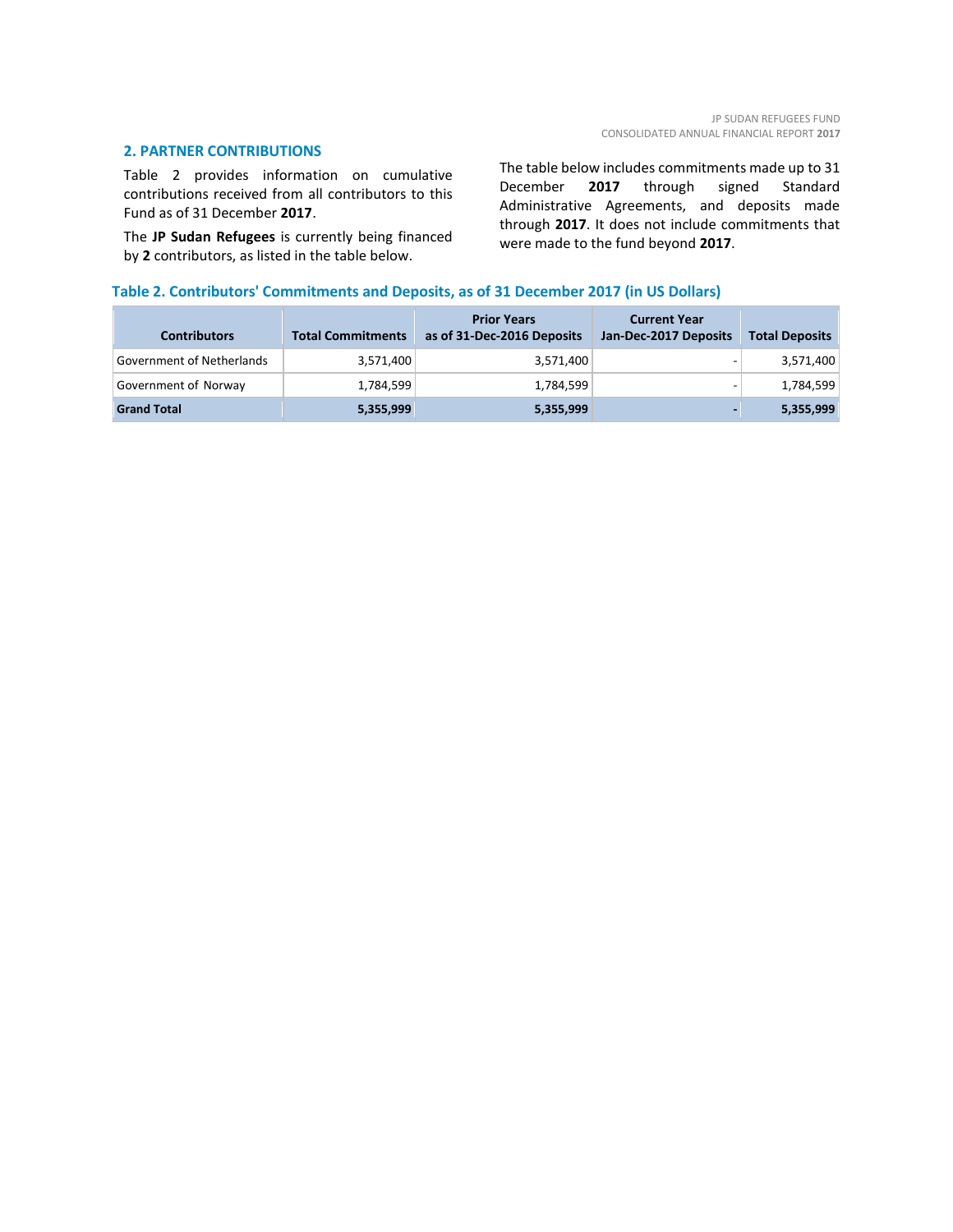#### **3. INTEREST EARNED**

Interest income is earned in two ways: 1) on the balance of funds held by the Administrative Agent (Fund earned interest), and 2) on the balance of funds held by the Participating Organizations (Agency earned interest) where their Financial Regulations and Rules allow return of interest to the AA.

As of 31 December **2017**, Fund earned interest amounts to US\$ **4,503**.

Details are provided in the table below.

# **Table 3. Sources of Interest and Investment Income, as of 31 December 2017 (in US Dollars)**

| <b>Interest Earned</b>                     | <b>Prior Years</b><br>as of 31-Dec-2016 | <b>Current Year</b><br>Jan-Dec-2017 | <b>Total</b> |
|--------------------------------------------|-----------------------------------------|-------------------------------------|--------------|
| <b>Administrative Agent</b>                |                                         |                                     |              |
| Fund Earned Interest and Investment Income | 4,503                                   |                                     | 4,503        |
| <b>Total: Fund Earned Interest</b>         | 4,503                                   |                                     | 4,503        |
| <b>Participating Organization</b>          |                                         |                                     |              |
| <b>Total: Agency earned interest</b>       |                                         |                                     |              |
| <b>Grand Total</b>                         | 4,503                                   |                                     | 4,503        |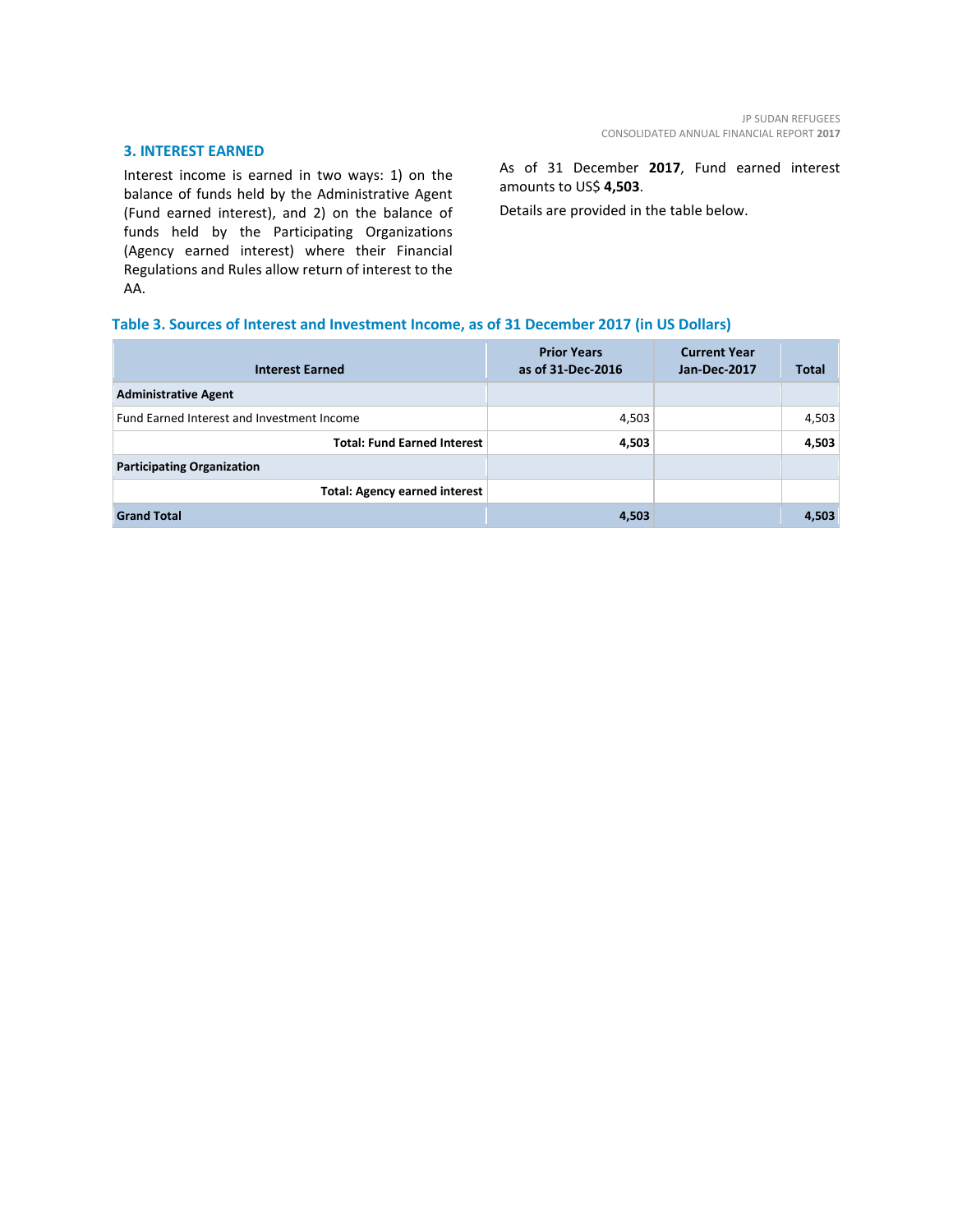#### **4. TRANSFER OF FUNDS**

Allocations to Participating Organizations are approved by the Steering Committee and disbursed by the Administrative Agent. As of 31 December **2017**, the AA has transferred US\$ **5,288,554** to **2** Participating Organizations (see list below).

#### **4.1 TRANSFER BY PARTICIPATING ORGANIZATION**

Table 4 provides additional information on the refunds received by the MPTF Office, and the net funded amount for each of the Participating Organizations.

# **Table 4. Transfer, Refund, and Net Funded Amount by Participating Organization, as of 31 December 2017 (in US Dollars)**

| <b>Participating</b> | Prior Years as of 31-Dec-2016 |                |                   | <b>Current Year Jan-Dec-2017</b> |                |                   | Total            |                |                   |
|----------------------|-------------------------------|----------------|-------------------|----------------------------------|----------------|-------------------|------------------|----------------|-------------------|
| Organization         | <b>Transfers</b>              | <b>Refunds</b> | <b>Net Funded</b> | <b>Transfers</b>                 | <b>Refunds</b> | <b>Net Funded</b> | <b>Transfers</b> | <b>Refunds</b> | <b>Net Funded</b> |
| <b>UNDP</b>          | 3,723,935                     | (236, 614)     | 3,487,321         |                                  |                |                   | 3,723,935        | (236, 614)     | 3,487,321         |
| <b>UNHCR</b>         | 1,564,619                     |                | 1,564,619         |                                  |                |                   | 1,564,619        |                | 1,564,619         |
| <b>Grand Total</b>   | 5,288,554                     | (236, 614)     | 5,051,940         |                                  |                |                   | 5,288,554        | (236, 614)     | 5,051,940         |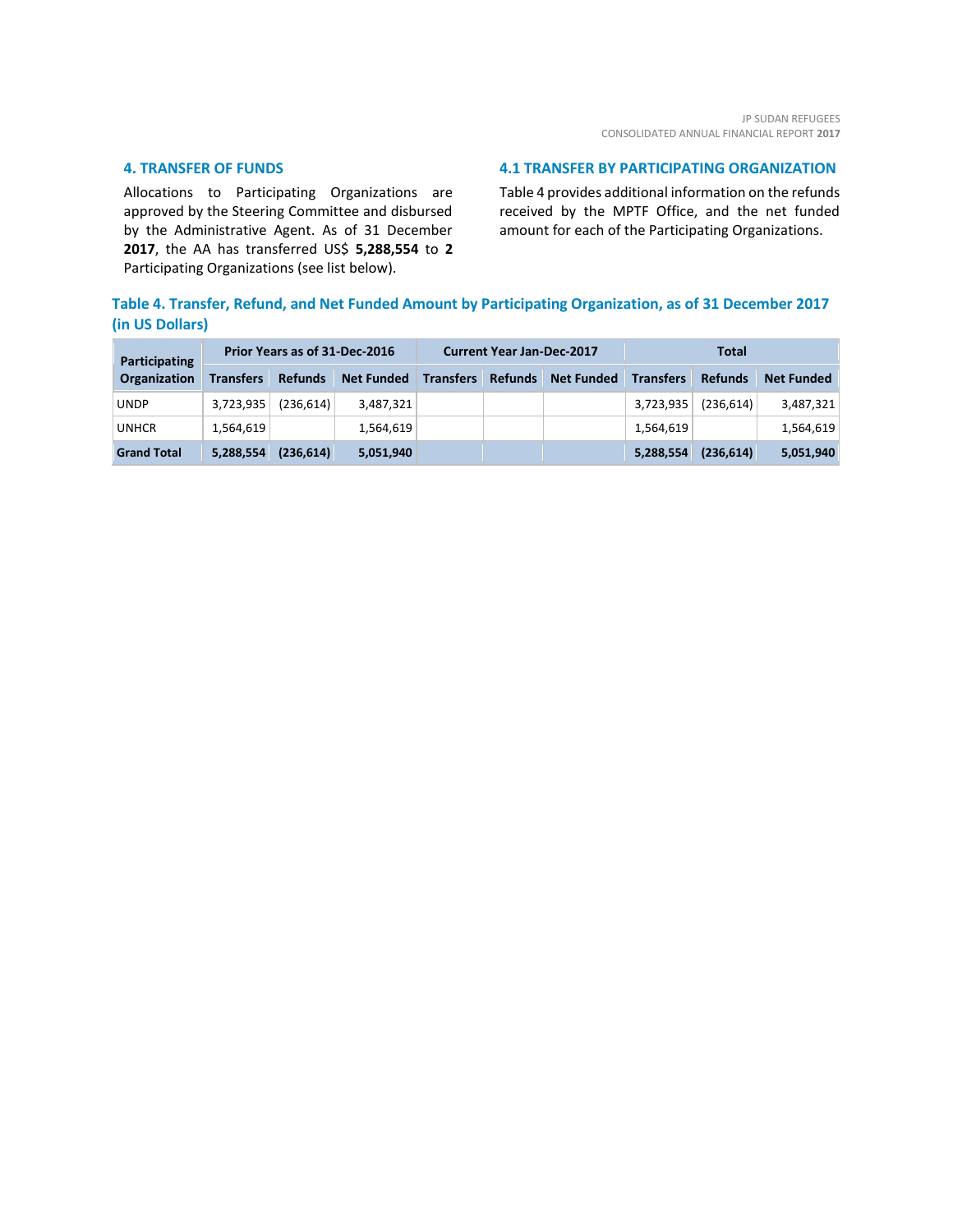# **5. EXPENDITURE AND FINANCIAL DELIVERY RATES**

All final expenditures reported for the year **2017** were submitted by the Headquarters of the Participating Organizations. These were consolidated by the MPTF Office.

Project expenditures are incurred and monitored by each Participating Organization, and are reported as per the agreed upon categories for inter-agency harmonized reporting. The reported expenditures were submitted via the MPTF Office's online expenditure reporting tool. The **2017** expenditure data has been posted on the MPTF Office GATEWAY at [http://mptf.undp.org/factsheet/fund/JSD00.](http://mptf.undp.org/factsheet/fund/JSD00)

CONSOLIDATED ANNUAL FINANCIAL REPORT **2017**

# **5.1 EXPENDITURE REPORTED BY PARTICIPATING ORGANIZATION**

In **2017**, US\$ was net funded to Participating Organizations, and US\$ was reported in expenditure.

As shown in table below, the cumulative net funded amount is US\$ **5,051,940** and cumulative expenditures reported by the Participating Organizations amount to US\$ **5,051,855**. This equates to an overall Fund expenditure delivery rate of **100** percent.

The agencies with the three highest delivery rates are: UNHCR (100%), UNDP (100%)

# **Table 5.1 Net Funded Amount, Reported Expenditure, and Financial Delivery by Participating Organization, as of 31 December 2017 (in US Dollars)**

|                                             |                           |                             | <b>Expenditure</b>                      |                                     |                   |                           |
|---------------------------------------------|---------------------------|-----------------------------|-----------------------------------------|-------------------------------------|-------------------|---------------------------|
| <b>Participating</b><br><b>Organization</b> | Approved<br><b>Amount</b> | <b>Net Funded</b><br>Amount | <b>Prior Years</b><br>as of 31-Dec-2016 | <b>Current Year</b><br>Jan-Dec-2017 | <b>Cumulative</b> | <b>Delivery Rate</b><br>% |
| <b>UNDP</b>                                 | 3,723,935                 | 3,487,321                   | 3,487,236                               |                                     | 3,487,236         | 100.00                    |
| <b>UNHCR</b>                                | 1,564,619                 | 1,564,619                   | 1,564,619                               |                                     | 1,564,619         | 100.00                    |
| <b>Grand Total</b>                          | 5,288,554                 | 5,051,940                   | 5,051,855                               |                                     | 5,051,855         | 100.00                    |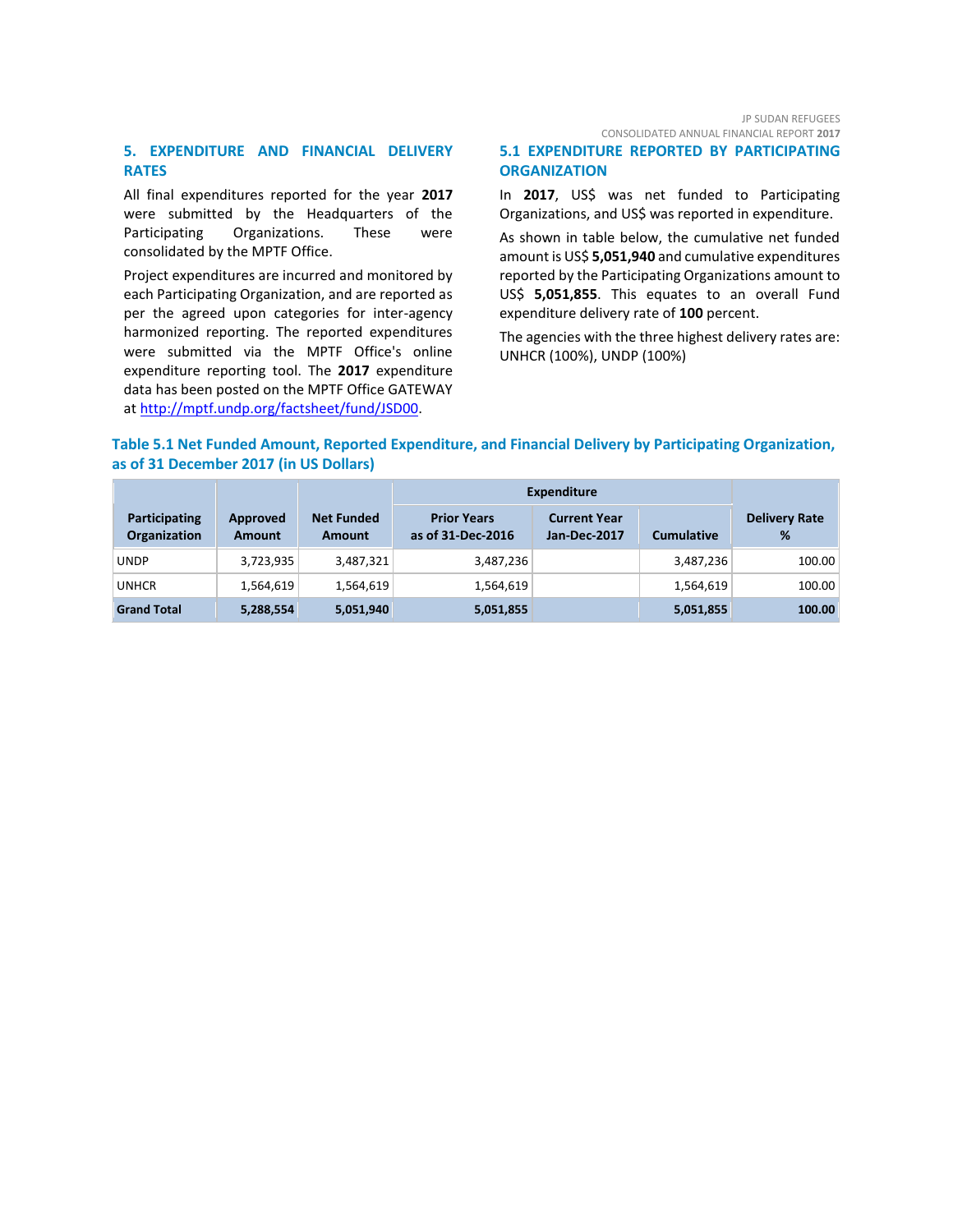#### **5.2 EXPENDITURE REPORTED BY CATEGORY**

Project expenditures are incurred and monitored by each Participating Organization and are reported as per the agreed categories for inter-agency harmonized reporting. In 2006 the UN Development Group (UNDG) established six categories against which UN entities must report inter-agency project expenditures. Effective 1 January 2012, the UN Chief Executive Board (CEB) modified these categories as a result of IPSAS adoption to comprise eight categories. All expenditure incurred prior to 1 January 2012 have been reported in the old categories; post 1 January 2012 all expenditure are reported in the new eight categories. See table below.

#### **2012 CEB Expense Categories**

- 1. Staff and personnel costs
- 2. Supplies, commodities and materials
- 3. Equipment, vehicles, furniture and depreciation
- 4. Contractual services
- 5. Travel
- 6. Transfers and grants
- 7. General operating expenses
- 8. Indirect costs

\_\_\_\_\_\_\_\_\_\_\_\_\_\_\_\_\_\_\_\_\_\_

#### **Table 6. Expenditure by UNDG Budget Category, as of 31 December 2017 (in US Dollars)**

|                                                       | <b>Expenditure</b>                      |                                     |              |                                                     |
|-------------------------------------------------------|-----------------------------------------|-------------------------------------|--------------|-----------------------------------------------------|
| Category                                              | <b>Prior Years</b><br>as of 31-Dec-2016 | <b>Current Year</b><br>Jan-Dec-2017 | <b>Total</b> | <b>Percentage of Total</b><br><b>Programme Cost</b> |
| Staff & Personnel Cost (New)                          | 861,080                                 | $\overline{\phantom{a}}$            | 861,080      | 18.23                                               |
| Supplies, commodities and materials (New)             | 336,950                                 | $\overline{\phantom{a}}$            | 336,950      | 7.13                                                |
| Equipment, vehicles, furniture and depreciation (New) | 177,412                                 | $\overline{\phantom{a}}$            | 177,412      | 3.76                                                |
| Contractual Services (New)                            | 1,188,233                               | $\overline{\phantom{a}}$            | 1,188,233    | 25.16                                               |
| Travel (New)                                          | 65,070                                  | $\overline{\phantom{a}}$            | 65,070       | 1.38                                                |
| Transfers and Grants (New)                            | 1,269,822                               | $\overline{\phantom{a}}$            | 1,269,822    | 26.88                                               |
| <b>General Operating (New)</b>                        | 825,059                                 | $\overline{\phantom{a}}$            | 825,059      | 17.47                                               |
| <b>Programme Costs Total</b>                          | 4,723,627                               | $\blacksquare$                      | 4,723,627    | 100.00                                              |
| <sup>1</sup> Indirect Support Costs Total             | 328,229                                 | $\sim$                              | 328,229      | 6.95                                                |
| <b>Total</b>                                          | 5,051,855                               |                                     | 5,051,855    |                                                     |

**1 Indirect Support Costs** charged by Participating Organization, based on their financial regulations, can be deducted upfront or at a later stage during implementation. The percentage may therefore appear to exceed the 7% agreed-upon for on-going projects. Once projects are financially closed, this number is not to exceed 7%.